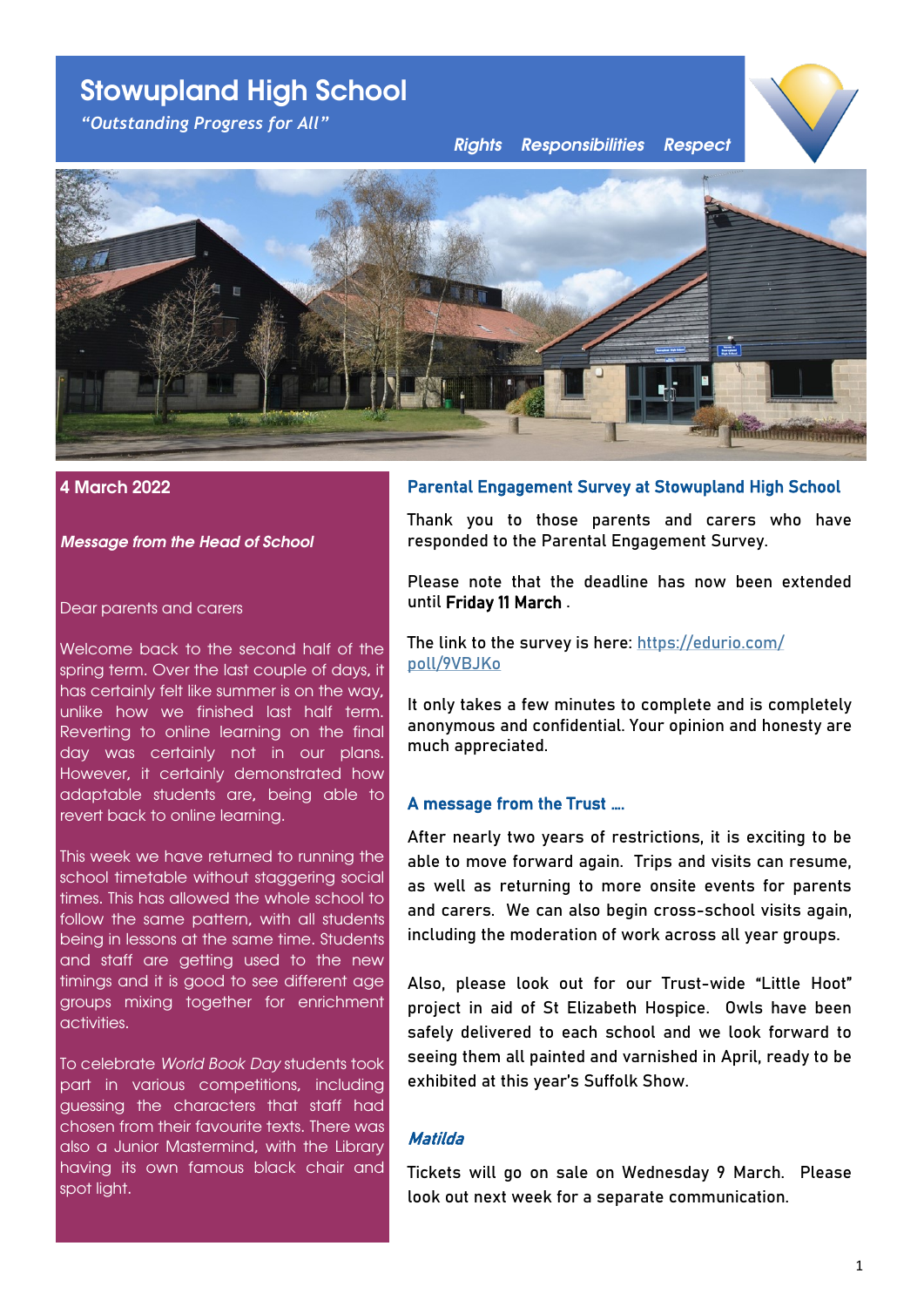Students had to take part in 2 rounds, one with questions from their favourite book and a general knowledge round. Mrs Burns, School Librarian, created some very challenging questions! I was privileged to be able to watch the final round and hand out the winning prizes. It was wonderful to observe such a supportive and friendly competition. Well done to all those who took part. And thanks to Mrs Burns and Miss Leadon for organising the event.

It was also good to see our Year 11 students and families in school on Wednesday evening. Presentations by Mr Benson and the core subject teams explained the best way to revise and how to access all key resources. I have no doubt this will help to support them with their preparation for their next set of mock exams starting on 21 March and with their summer exams. Year 13 students have been sitting their mock exams this week as they prepare for their final exams.

This is only a snippet of everything that has been going on this week. I am sure students have already shared their activities with you, including netball club, Year 8 and 9 rugby success, *Matilda*  rehearsals, coursework catch up over half term and newspaper club … to name but  $C = \frac{1}{2}$ 

We have received some wonderful feedback from parents this week, including the following:

*"I just wanted to say what a pleasure it was to see the Year 8 boys today at the rugby tournament. They really represented the school well, showed great team spirit encouraging each other and respected the referees and coaches. They also complimented the other teams at the end of each game and showed good grace when they won …. They were a credit to the school and should all be proud of themselves".*

Wishing you all the best for the weekend

David Brewster Head of School

# Head of School Coffee Mornings

A reminder that parents and carers are invited to join Mr Brewster to discuss school priorities and future plans during weekly coffee mornings held on Tuesdays, 10.00 - 11.00am.

If you would like to take part, bookings should be made in advance via [Eventbrite.](http://stowuplandhighschool.eventbrite.com/) 

#### Y7 Parents' Evening

Parents and carers of Y7 students have been sent a separate communication regarding their Parents' Evening on Wednesday 9 March.

Please note: appointments can be made with Mrs Rolfe, Assistant Progress Leader, to discuss pastoral issues.

#### LFD Test Kits

Following the change in Government guidance, stocks will no longer be held in school. If you require LFD or PCR test kits they can be ordered [online.](https://www.gov.uk/order-coronavirus-rapid-lateral-flow-tests)

# Russian Invasion of Ukraine

Please follow the links below if you require any help in answering any questions your child(ren) may have regarding the Russian invasion:

Supporting your child if they see upsetting content online about what is happening in Ukraine (Childnet) [https://www.childnet.com/blog/supporting](https://email.kjbm.safeguardinginschools.co.uk/c/eJyFkMFuwyAMhp-muUyJgISEHDhs2ibtvAeIHHATVgIIyKK-_WjXw26TLNmyP_u3jRsYO-VrQPl2C1-iB60g5QrvFaMlo50QlPaUVKscOCd8FsDOlCoytFrTYR7bEXBQrehElUzGR9fAKRGcVVauOYd0ap9P7L3YcRyNWo3VDnOj_FZSs_VLcWkPwcds3FJf_R7rO1UfJq_1HhLme0)-your-child-with[upsetting](https://email.kjbm.safeguardinginschools.co.uk/c/eJyFkMFuwyAMhp-muUyJgISEHDhs2ibtvAeIHHATVgIIyKK-_WjXw26TLNmyP_u3jRsYO-VrQPl2C1-iB60g5QrvFaMlo50QlPaUVKscOCd8FsDOlCoytFrTYR7bEXBQrehElUzGR9fAKRGcVVauOYd0ap9P7L3YcRyNWo3VDnOj_FZSs_VLcWkPwcds3FJf_R7rO1UfJq_1HhLme0)-content/

We should not hide from children what is happening in Ukraine (Schools Week/Children's Commissioner) [https://schoolsweek.co.uk/we](https://email.kjbm.safeguardinginschools.co.uk/c/eJyFUEFuxCAMfM3mUrEKBEj2wKFVW6nnPmDlYO9Ck0AEpFF_X7bdQ2-VfLDsGc94aAE_n8vXSubl1j6lCGghl4Z-Nh6N4HIYONe8bZzpejWikJqsGGEUXKACedG260SrVS-b7AvdWb3i7aBEMxtXypoP3eNBvNbK1sU4551oOtp43KY624llF7cZWYiFOY_ELikuzDo_Y6LAdgeF-c)-should-not-hide-from-childrenwhat-is-[happening](https://email.kjbm.safeguardinginschools.co.uk/c/eJyFUEFuxCAMfM3mUrEKBEj2wKFVW6nnPmDlYO9Ck0AEpFF_X7bdQ2-VfLDsGc94aAE_n8vXSubl1j6lCGghl4Z-Nh6N4HIYONe8bZzpejWikJqsGGEUXKACedG260SrVS-b7AvdWb3i7aBEMxtXypoP3eNBvNbK1sU4551oOtp43KY624llF7cZWYiFOY_ELikuzDo_Y6LAdgeF-c)-in-ukraine/

How to talk to children about what's happening in Ukraine and World War Three anxiety (Metro) [https://metro.co.uk/2022/02/24/how](https://email.kjbm.safeguardinginschools.co.uk/c/eJyFUMtuxCAM_JrkUrHikZDkwKFVW6nnfkDkgLuwSSAC0tX-fUl3D71Vsmwsj83M4ApuGfNtQ_V2PF9iAKMh5Rp_J84ozpq-Z0wyWlslp46ZFjsjmRjQ6L6jdOCmm7iWQre6Ti7jY6trGe1bXi_K5rylSjxX_L3EijmGkw6nfS4dp5yXQo_Em5JsuJIcSIZlPqq2bjERPYEp7JlcLe)-to-talk-to-children-aboutwhats-[happening](https://email.kjbm.safeguardinginschools.co.uk/c/eJyFUMtuxCAM_JrkUrHikZDkwKFVW6nnfkDkgLuwSSAC0tX-fUl3D71Vsmwsj83M4ApuGfNtQ_V2PF9iAKMh5Rp_J84ozpq-Z0wyWlslp46ZFjsjmRjQ6L6jdOCmm7iWQre6Ti7jY6trGe1bXi_K5rylSjxX_L3EijmGkw6nfS4dp5yXQo_Em5JsuJIcSIZlPqq2bjERPYEp7JlcLe)-in-ukraine-16163133/

Help for teachers and families to talk to pupils about Russia's invasion of Ukraine and how to help them avoid misinformation (Department for Education) [https://educationhub.blog.gov.uk/2022/02/25/help](https://email.kjbm.safeguardinginschools.co.uk/c/eJyFUcuO5CAM_JrOZUQE5NHJgcOudlfa835AywkmeEIgAtKt-fslPX2Y20iWjeSyiyrjBuRu-WNH9ft8_owB9AwpV_jskFZStMMgRC94ZVXT9Xrgummlkag7ya9yakbTmslMAs1QJcr4mrp2gg-drJyyOe_p0vy4yD8lUB8zZAreHlM9ubDUS7jXx1pakktZCj-T7Eqy6HZmQmQZYb)-for-teachersand-families-to-talk-to-pupils-about-russias-[invasion](https://email.kjbm.safeguardinginschools.co.uk/c/eJyFUcuO5CAM_JrOZUQE5NHJgcOudlfa835AywkmeEIgAtKt-fslPX2Y20iWjeSyiyrjBuRu-WNH9ft8_owB9AwpV_jskFZStMMgRC94ZVXT9Xrgummlkag7ya9yakbTmslMAs1QJcr4mrp2gg-drJyyOe_p0vy4yD8lUB8zZAreHlM9ubDUS7jXx1pakktZCj-T7Eqy6HZmQmQZYb)-ofukraine-and-how-to-help-them-avoid-[misinformation/](https://email.kjbm.safeguardinginschools.co.uk/c/eJyFUcuO5CAM_JrOZUQE5NHJgcOudlfa835AywkmeEIgAtKt-fslPX2Y20iWjeSyiyrjBuRu-WNH9ft8_owB9AwpV_jskFZStMMgRC94ZVXT9Xrgummlkag7ya9yakbTmslMAs1QJcr4mrp2gg-drJyyOe_p0vy4yD8lUB8zZAreHlM9ubDUS7jXx1pakktZCj-T7Eqy6HZmQmQZYb)